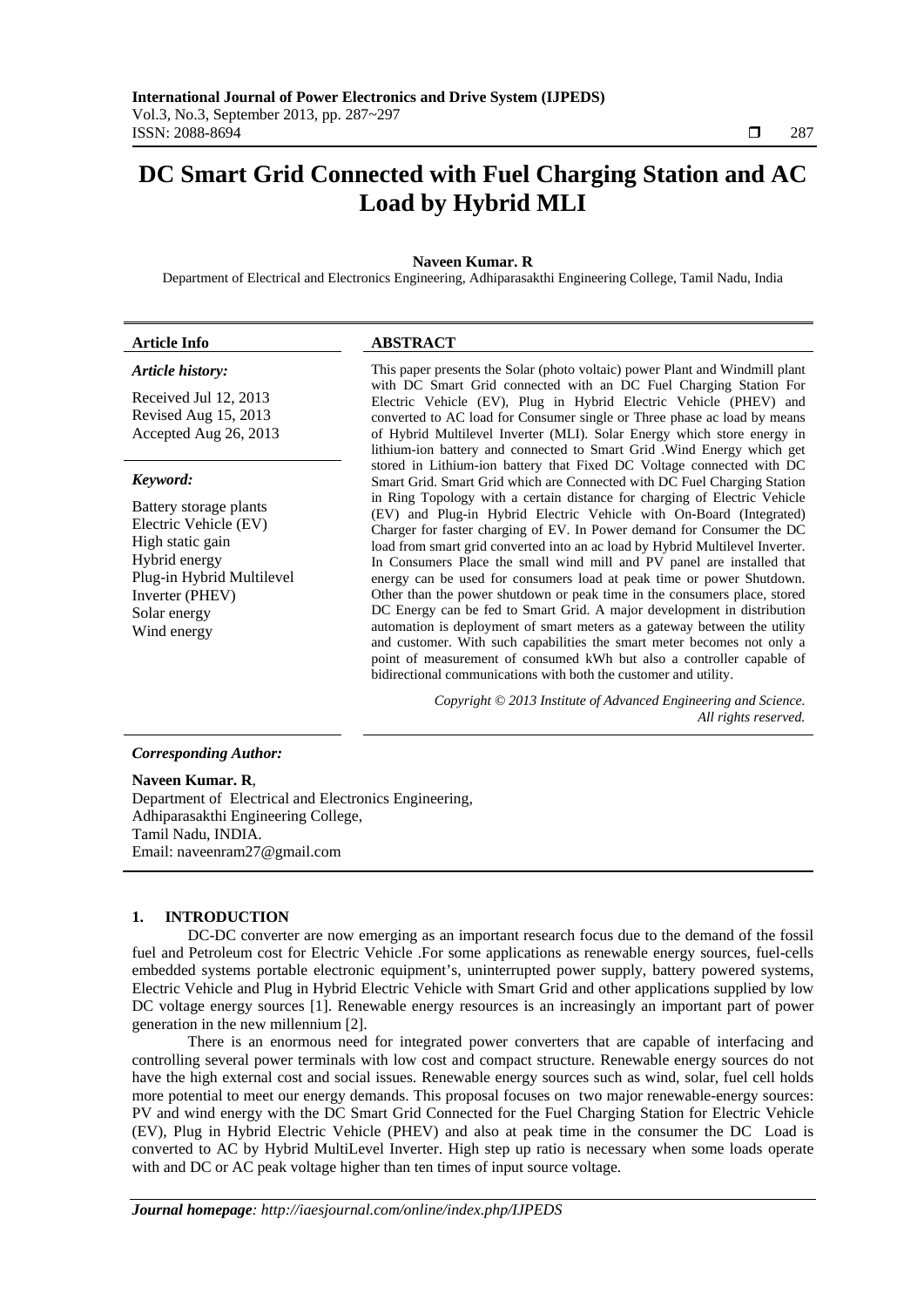# **2. HYBRID ENERGY**

Hybrid Renewable Energy systems are becoming popular for remote area power generation due to advances in the renewable energy technologies and the subsequent rises in prices of petroleum Energy. A hybrid energy system usually consists of two or more renewable energy sources used together to provide increased system efficiency as well as greater balance in energy supply for longer life than the Thermal power plant with coal and petroleum and gas as a fuel.

## **2.1. Wind Energy**

Wind energy is the fastest-growing renewable source of clean energy. It has shown its great potential for combating climatic change, ensuring clean and efficient energy. It can make major contribution towards satisfying the global need for clean [2]. For modeling the energy produced by wind power, all components in the system is to be modeled. First the wind turbine has to be modeled, including the mechanical drive train, such as shafts, gearboxes and bearings. Second the electrical machine, mostly a synchronous machine is modeled in detail and connected to a model of the power electronics, such as controlled rectifiers or back to back converters.Wind generation equipment is categorized into three general classifications:

1) Utility-Scale – Corresponds to large turbines (900kW to 2MW per turbine) intended to generate bulk energy for sale in power markets. They are typically installed in large arrays or 'wind energy projects', but can also be installed in small quantities on distribution lines, otherwise known as distributed generation. Utility scale development is the most common form of wind energy development in INDIA.

2) Industrial-Scale – Corresponds to medium sized turbines (50kW to 250kW) intended for remote grid production, often in conjunction with diesel generation or load-side generation (on the customer's side of the meter) to reduce consumption of higher cost grid power and possibly to even reduce peak loads. Direct sale of energy to the local utility may or may not be allowed under state law or utility regulations.

3) Residential-Scale – Corresponds to micro- and small-scale turbines (400 watts to 50kW) intended for remote power, battery charging, or net metering type generation. The small turbines can be used in conjunction with solar photo voltaics, batteries and inverters to provide constant power at remote locations where installation of a distribution line is not possible or is more expensive

#### **2.2. Solar Energy**

Photovoltaic (PV) offers an environmentally friendly source of electricity. Worldwide, photovoltaic account for 500MW of power generation with an annual growth rate greater than 20%. In this module the solar cells is a fundamental power conversion unit of a photovoltaic system. The easy installation and maintenance free operational feature of the hybrid system created more popularity among the rural masses.



Figure 1. Hybrid Energy Fed to DC Smart Grid Connected with DC Fuel Station for charging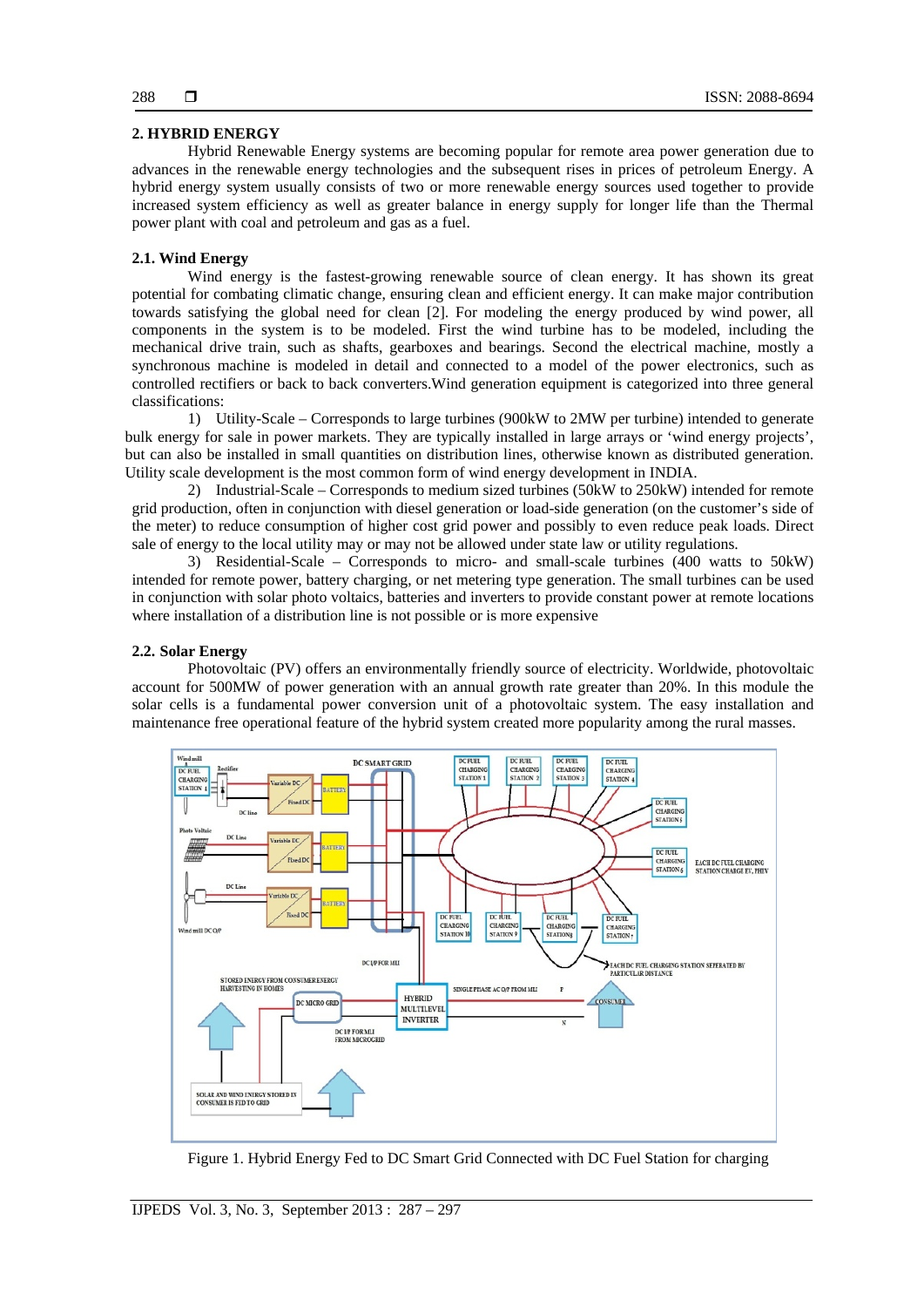Wind and solar power Energy are given as input to the Variable DC to Fixed DC Converter for getting a Fixed DC input to the Smart Grid DC. Each Renewable Energy is connected with Battery for Storage and sends the energy to smart Grid When the Battery is charged from the separate Renewable Energy. The output from converter is given to the DC Fuel Charging station which is connected in Ring Topologies with a Few Kilometers between an each DC Fuel Filling Station for the Electric Vehicle, Plug-in Hybrid Electric vehicle with faster charging by using the On-Board charger. At the time of Peak Load in the Consumer side then the power can fed from the DC Smart Grid By using an Hybrid Multilevel Inverter. At the Same Time When normal load time in the consumer area and then the Energy Stored from the Consumer through Small Windmill Turbine and Photovoltaic Cell

# **3. BATTERY**

Batteries have a important role in the development of electric vehicles. Its energy density, power density, charging time, lifetime, and the cost are the challenges for commercialization and are still the subject of research. The charging time and lifetime of the battery have a strong dependence on the characteristics of the battery charger [11]-[12]. Various manufacturers are working on the development of various types of battery modules for electric vehicles (EVs) and hybrid Electric vehicles. Although, the performance of battery modules depends not only on the design of the battery modules but also on how the modules are discharged and charged. In this, battery chargers have a critical role in the development of this technology.

There are two types of battery chargers available: onboard charger type and stand-alone (off-board) charger type. However, the onboard charger gives easy to charge anywhere where there is an electric power outlet available. The onboard type has the only drawback of adding weight, volume, and cost to the vehicle by using onboard charger. And so, it is always made for lower powers (*<* 4*.*5kW). When higher charging power for the vehicle is needed, then the size and weight of the charger are easier to handle with an using offboard charger. Vehicles with a longer EV range (e.g., *>* 120km) may require filling large amounts of energy (e.g., *>* 25kWh) in a very short time. Even a 30-min charging time would require a charging power of 40 kW rmore, which is on the high side and very well may be limited by the maximum permitted continuous battery power. Then there is high-power onboard chargers are attractive if when the weight, volume, and cost less.

If the volume, weight and cost are less, then the infrastructure requirement would be reduced to rather simple high-power outlets, and thus, the cost of these would be significantly lower than off-board chargers. There is a good possibility of avoiding these problems of additional charger weight, space, and cost by using available traction hardware, mainly by using the electric motor and the inverter, for the charger circuit Module, thus having integrated drive system and battery charger. The integration may also allow galvanic isolation. Other aspects to consider regarding integrated chargers are voltage level adaption, unwanted developed torque in the motor during charging, efficiency, low harmonic content in the current from the grid, and mandatory unity power factor operation. Different types of integrated chargers have been reported [12]-[14]. Both hardware and the control algorithms for the reviewed chargers are compared and described. Provided, a new isolated-high-power bidirectional battery charger is explained, which combines the traction drive system components (converter and motor) [15], [16]-[18].



Figure 2. Hybrid Electric Vehicle

#### **4. SMART GRID**

Many new Technology made a changes in the electricity infrastructure including the modification of the existing smartgrid with microgrids and megagrids, and new Equipment exploring new materials and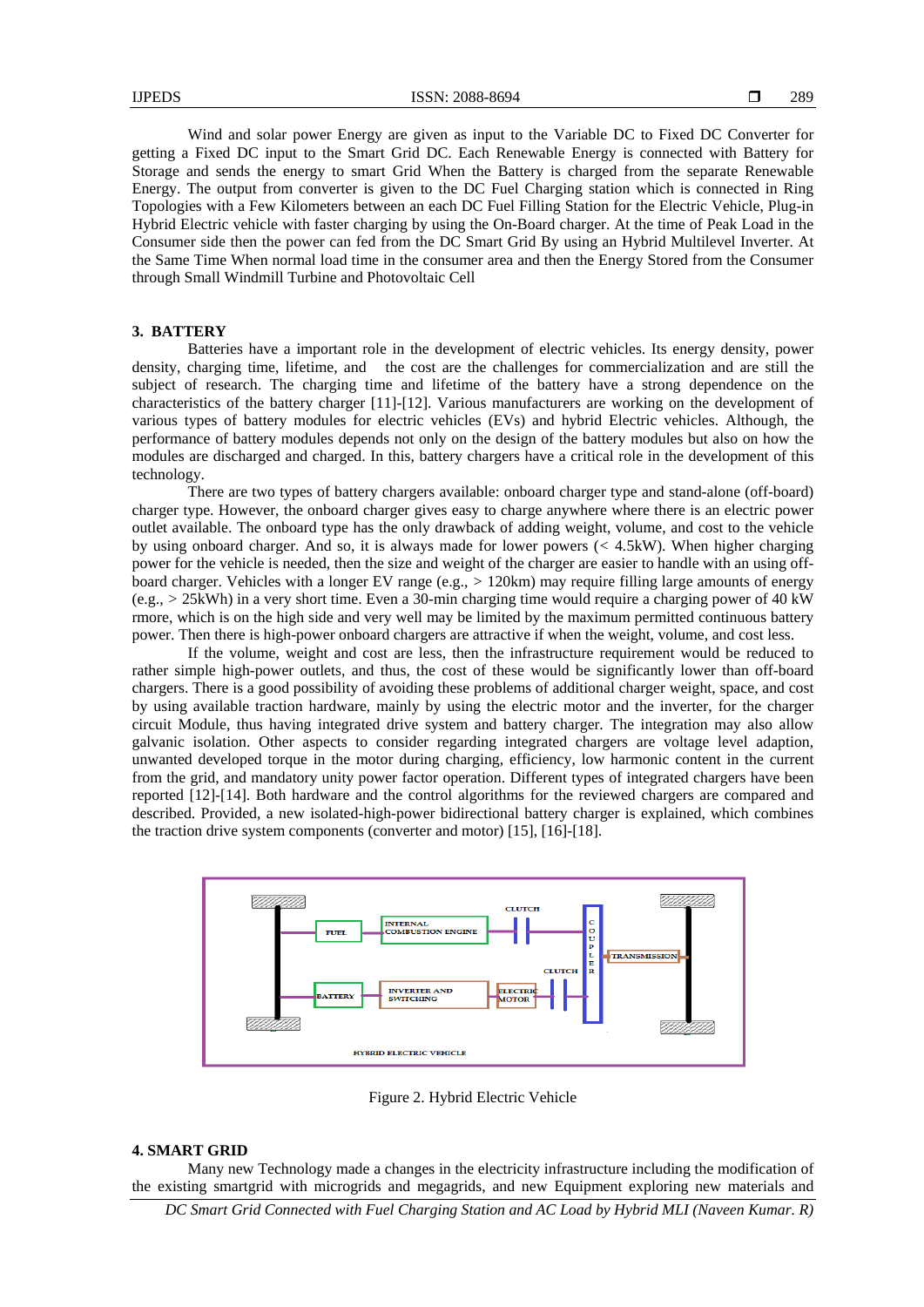concepts ranging from superconductivity and nano material to highly flexible controllable and energy storage. Additionally, extensive sensors, communications, control system, data processing, visualization tools, and infrastructures are been installed. This leads to smart grid concepts that initially explore the combining issues between new and previous solutions and Infrastructures, which are the most expecting issues to be solved. The most important and complex integration issue is the full use of variable renewable generation, the electrification of the transportation sector.

This paper shows on some emerging and recent Trend projected to be widely used in the future. Examples of such technologies are residential/commercial/industrial/tility energy efficiency solutions, smart meters, synchro phasor systems, energy management technique and systems, condition-based maintenance, EVs, PHEVs, sustainable energy generation solutions, and energy storage [5]. Many of these emerging technologies are influenced by government subsidies. The application of this technology is to the demand side management, distribution and transmission automation. The paper also discusses planning alternatives and a new planning that will give direction for future development of the power grid and that too will assure that the grid expansions are sustainable, cost effective, resilient, safe, and environmentally friendly.

 The most widely undertaken are smart metering projects, followed by a variety of projects in the customer smart appliances, distribution automation, then wide-area monitoring for improved awareness in transmission systems, and the distributed renewable generation and micro grids.



Figure 3. Designed DC Grid with EMS

Figure 3 shows the dc microgrid system with Energy Management System in this proposal, composed of Photo voltaic Energy, wind power generation, lithium-ion battery, dc load, and ac/dc converter. The proposed EMS was commanded with ZigBee/Wi-fi/Wimax network for data communication between the grid and consumer and delivery of energy distribution instructions. The design concept of this study was to increase the useful life of lithium-ion batteries and to include the charge and over discharge protection mechanisms principle.

From Figure 3, the system configuration includes five major blocks: 1) Power generation, 2) Energy storage equipment, 3) DC bus regulator, DC Fuel filling station load, and Energy Management System (EMS). The power generation typically includes PV panels, wind turbines, and fuel cells. If there is any power shortage, the bidirectional inverter will take power from the ac grid and it is operated in rectification mode with output as regulated DC with power factor correction to regulate the dc-grid voltage with a range from  $380 \pm 20$  V. When there is a power failure in the power generation to the grid, the Li-ion battery will be initially discharged to supply power for a very short-time interval and if the power failure lasts longer than 3-4 min, then fuel cell will start supplying the power the DC grid. It is important to see that the battery discharger will be also responsible for dc-grid voltage regulation if the Bidirectional inverter is not in operation Mode. If the bidirectional inverter is in operation Mode, then the battery can be charged by getting from the ac source by Rectification. If there is residual power on the dc grid, the battery can be charged depending on the battery Status by its capacity of charge stored through EMS, or the bidirectional inverter can be operated in grid-connection mode to sell power and regulate dc-grid voltage  $380 \pm 20V$ . The overall system operation will be monitored and controlled by the Energy Management System (EMS), so each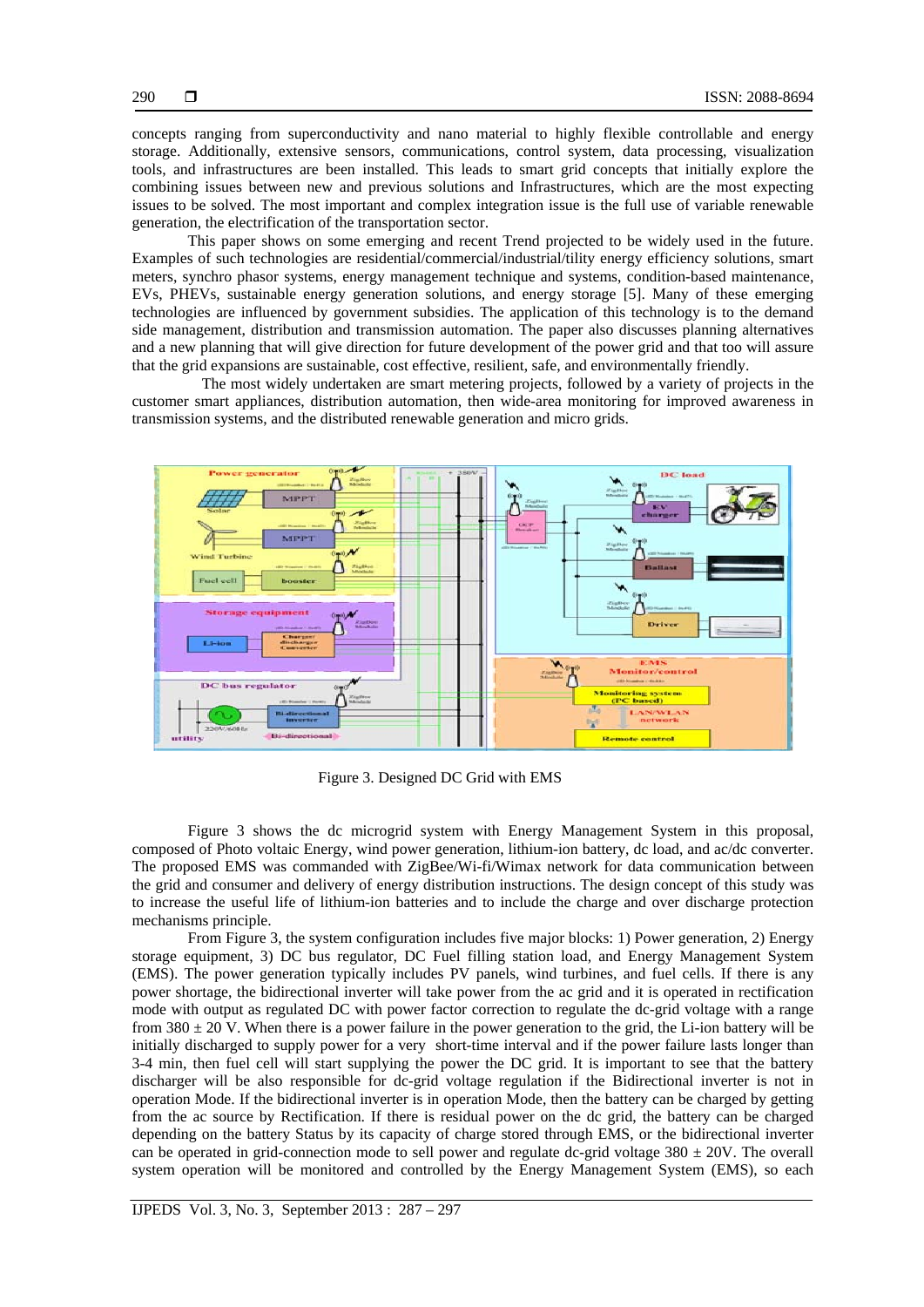module of the system has to communicate with the EMS based on Wi-Max/Wi-Fi/ZigBee communication protocol. The EMS will command to the Battery Modules when to operate and collect operational status of Charging or Discharging. The fuzzy control is set to the optimize energy distribution and to set up the battery state of charge parameters. The control algorithm takes the priority of distributing electricity as the premise of energy distribution to allow remaining power generated by the renewable energy of the electrical grid.

# **4.1. Power Production Control**

For Non-conventional generation, megawatt (MW) output is controlled at four levels. The first level, also called automatic generation control (AGC), provides regulation and load following and is centralized for a designated region of the network called the balancing area (BA); it regulates power production of all the units in the (Balanced Area) BA, typically pulsing units every 3-4 s, in response to steady-state deviations in frequency, and tie line power flow to neighboring BAs. The third level typically operates every 5-6 min to set each Renewable energy basepoint power production level to optimize the BA's economic objective via an algorithm called the security-constrained economic dispatch (SCED) for stable. The fourth level operates every day regularly to provide next-day 24-h power plant schedules in terms of their hourly interconnection status (high or low) and approximate dispatch via another optimization algorithm called the securityconstrained unit commitment (SCUC). All control levels are motivated to provide continuous power balance, with first two levels and also providing frequency control and last two levels providing economic optimization.

# **4.2. Generation Uncertainty**

Regular Renewable Energy production has Variable Generations (VGs) which vary by system, mostly the generation uncertainty it is by the natural and the physical cause. The Photovoltaic Plant and Windmill Plant which have energy conversions by means of high intensity of light in Panel with MPPT and wind mill which also don't have an continuous wind naturally so there it all depend on the nature of the light intensity and wind speed. Variable Generations (VGs) which is takes place in the real time. Variable Generations (VG) which depends on the 24–48h between VG resource forecasts, and real-time VG offers depend on 5–60 min ahead Variable Generation (VGs) resource forecasts. The error associated with these forecasts causes uncertainty in VG schedules.

# **4.3. Regulation of Frequency**

Frequency has been controlled strictly to avoid activation of under and under frequency load (UFL) or above frequency Load (AFL). This kind of approach gives control for frequency deviation before it hits the UFL or AFL set points. These control performance standards require balancing areas (BA) to meet required frequency control performance in terms of metrics based standards on frequency error statistics in regulation. Increasing VG penetration levels degrades this performance. Adjustment of future frequency performance standards may be considered as the penetration level of VG Increases. Also, the ability of wind turbine generators to emulate the inertia of traditional generators is an interesting Frequency regulation impact to explore.

# **5. CONSUMER INVOLVEMENT**

Smart grid development in the consumer domain is in full variation characteristics. Smart appliances which are used by the consumer are equipped with controllers to maximize efficiency and to control the power flow and are widely available. The appliances which are used by the customer have various interfaces with the energy management system to select from the interface and users can also set the energy savings programs from a centralized location, such as a residential or business premises. Now, the use of smart appliances is guided by the energy savings in a given locality or premise. In India, the energy efficient rating has been given by five star rating that the appliance which have more energy saving and it also consume less energy which Rating of the appliance is given by Bueareu of energy Efficiency (BEE). Bueareau of Energy Efficiency in India they encourage the manufacturers for producing the five star rated efficient energy and less loss for appliances. In Consumer the load used by the consumer vary by their using of an appliance at an different time by the different consumer which are also being noted, e.g., where in the appliance are turn themselves on and off as the frequency in the system deteriorates/improves making the appliances act as an automated controller for demand control. Bueareu of Energy Efficiency in India which sets an energy management systems and energy management standards in Indian consumer by setting an energy manager and energy auditor in different sector of several industry. Building energy management systems have been in use for many years but the level of sophistication they offer now makes them complex and effective.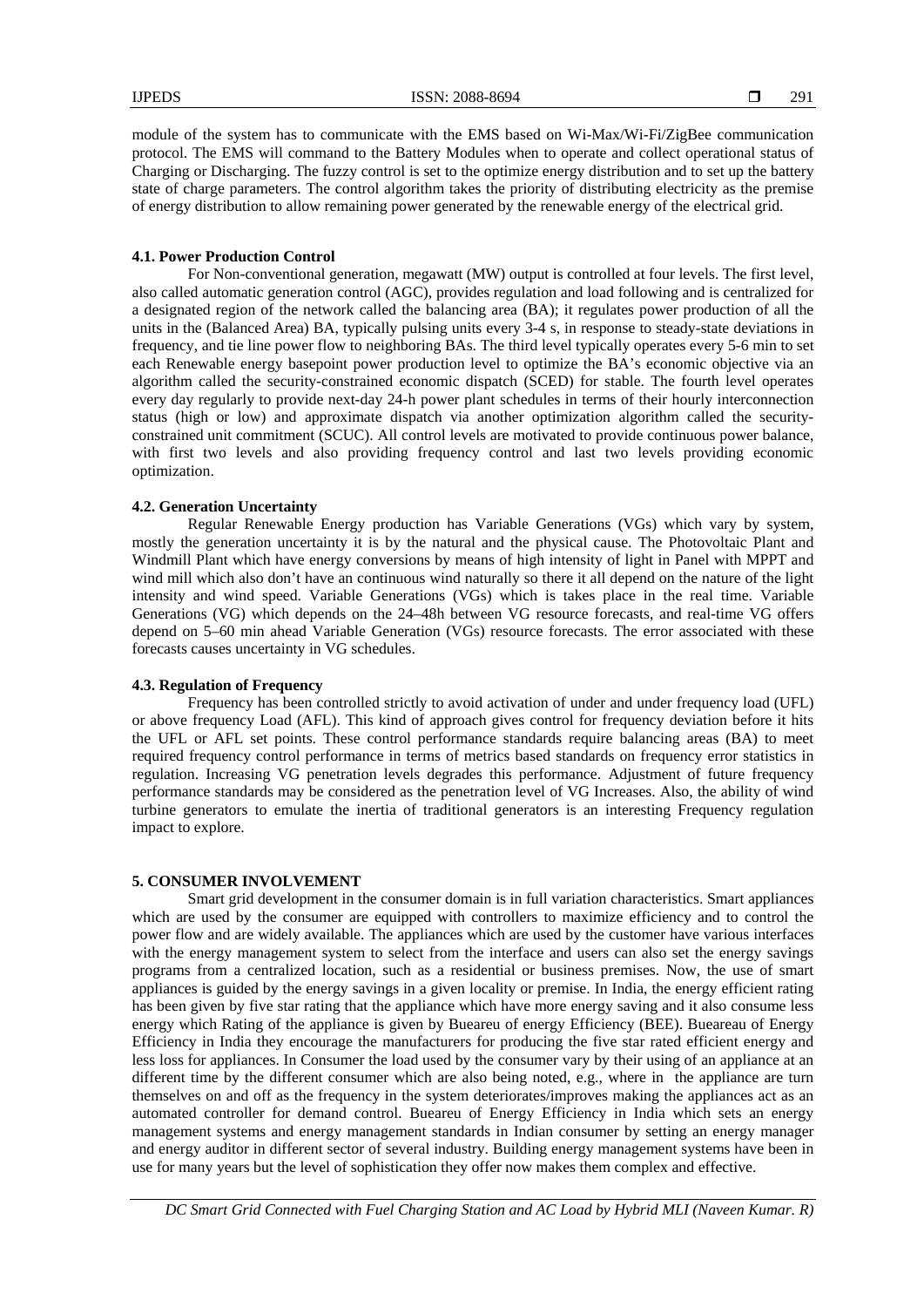Energy management system not only focused on energy use, but also on managing information about carbon footprint, aggregation with other Buildings in directly controllable building clusters, and on Online monitoring of the ventilation, lighting, and water and fire systems. To permit building managers to utilize the full benefits, several manufacturers have recently introduced the new concept of dashboard information integration and sharing for building energy management control. Further extension of the smart grid concept that encourages expansion of the customer owned electricity infrastructure leads to as micro grids .The main advantage of micro grid is local grid development with various means of generation, energy storage options, and multiple load types all optimized for local energy efficiency and capable of self controlled as well as integrated operation with the main grid. Such benefits are often found on various types of campuses such as universities, hospitals, industrial parks, in islands, IT Parks, military bases, and shopping centers where a large number of buildings or other loads are concentrated in a relatively small geographical area, and local electricity generation is also available for full integration in such a local grid for supply of the loads with a micro smart grid.



Figure.4. Multi Channel Inverter for Smart Grid by EMS

# **6. MULTILEVEL INVERTER TOPOLOGY IN EMERGING TRENDS 6.1. Hybrid Multilevel Cells**



Figure 5. Cascaded Multilevel Inverter with Seperate DC Source

For high-power high voltage applications, it is very feasible to implement a multilevel inverter. A diode-clamped multilevel inverters or capacitor-clamped multilevel inverters will replace the full-bridge cell in a cascaded H bridge multi level inverter. This is because it reduce the amount of separate dc sources. The cascaded multilevel inverter which does not need any clamping diodes or capacitor, which makes the circuit much compact and easier than the diode clamped and flying capacitor multilevel inverter. If a three-level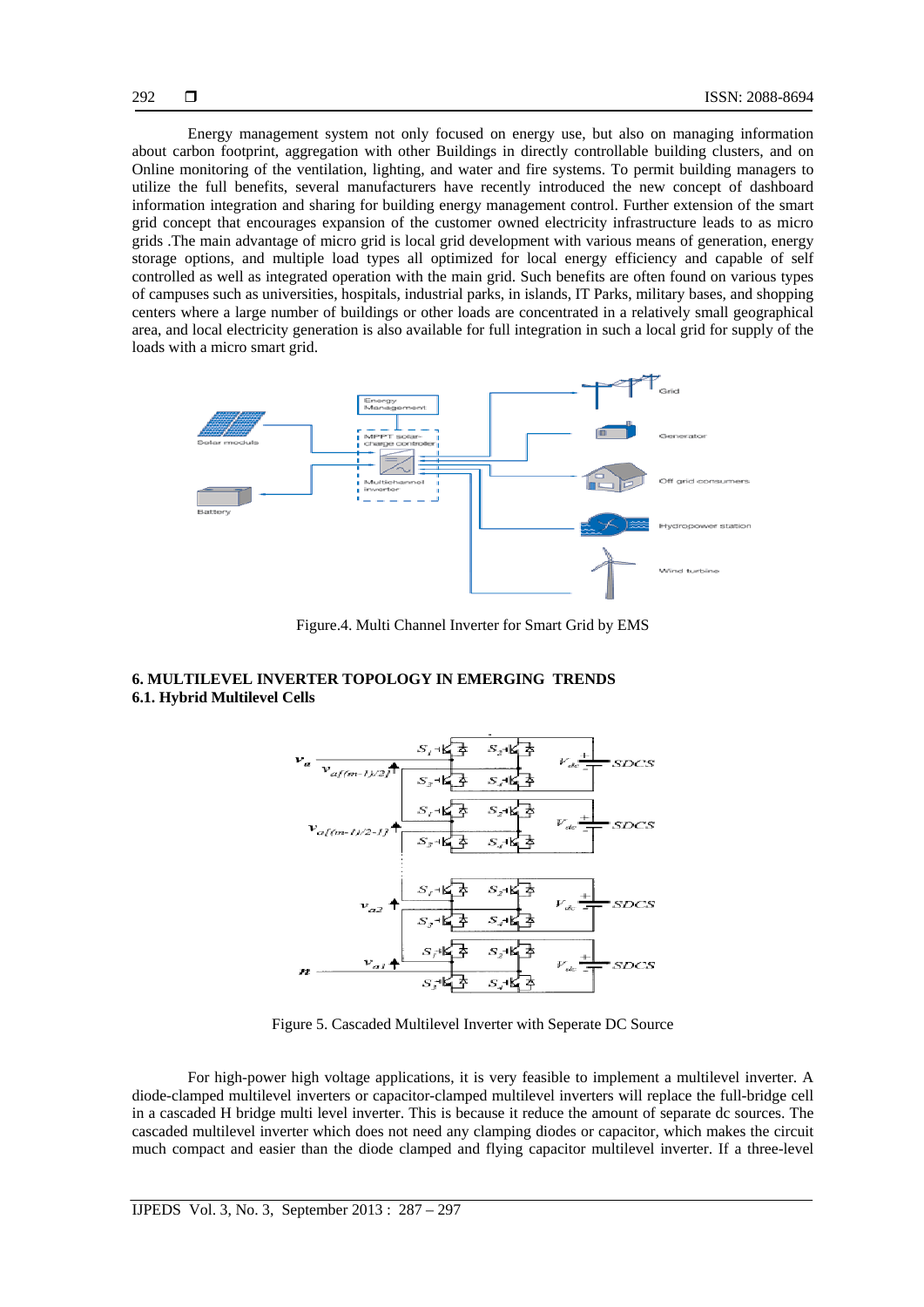inverter replaces the full-bridge cell, the voltage level is effectively doubled for each cell then voltage for each cell will be 2Vdc.

To achieve the same nine voltage levels for each phase, only two separate dc sources are needed for one phase leg and six for a three-phase Inverter. The configuration can be considered as having mixed-level hybrid multilevel cells because it embeds multilevel cells as the building block of the cascaded inverter. It is very clear that a diode-clamped inverter can replace the capacitor-clamped inverter to be a mixed-level hybrid multilevel cell.

## **6.2. Asymmetric Hybrid Multilevel Cells**

In previous descriptions, the voltage levels of the cascaded inverter cells equal each other.It is possible to have different voltage levels among the cells [21], [22], and the circuit can be called as asymmetric Hybrid multilevel inverter. The diode-clamped and capacitor-clamped multilevel inverters can be derived from this general inverter topology. The general multilevel inverter topology can balanced to each voltage level by itself regardless of load characteristics. Therefore, the general multilevel inverter topology provides a true multilevel structure that can balance each dc voltage level automatically to any number of levels, regardless of active or reactive power conversion, and without any assistance from other circuits. In principle, it provides a complete multilevel topology that embraces the existing multilevel inverters.

Any inverter with any number of levels, including the conventional two-level inverter can be obtained using this generalized topology as an application example, a four-level bidirectional dc/dc converter, suitable for the dual-voltage system to be adopted in automobiles. The four-level dc/dc converter has a unique feature, which is that no magnetic components are needed. From this generalized multilevel inverter topology, several new multilevel inverter structures can be derived [21].



Figure 6. Application Example: a four-level P2 converter for the dual-voltage system in automobiles

# **6.3. Cascaded Multilevel Inverters**

A different converter topology is introduced here, which isbased on the series connection of singlephase inverters with separate dc sources. Figure 4 shows the power circuit for one phase leg of a nine-level inverter with four cells in each phase. The resulting phase voltage is synthesized by the addition of the voltages generated by the different cells. Each single-phase full-bridge inverter generates three voltages at the output:  $+V_{dc}$ , 0, and  $-V_{dc}$ . This is possible by connecting the capacitors sequentially to the ac side via the four power switches. The resulting output ac voltage with nine levels and the staircase waveform is nearly sinusoidal, even without filtering. In order for the inverter output voltages to be added up, the inverter outputs of the three modules need to be synchronized with a separation of 120 between each phase. For example, obtaining a three-level voltage between outputs *a* and *b*, the voltage is synthesized by. The phase between and is provided by and through an isolated transformer. With three inverters synchronized, the voltages, are all in phase; thus, the output level is simply tripled. Let describe the multilevel inverter simulation diagram which done by the simulink with subsystem which shown in Figure 7.

For converting from DC grid to AC consumer here in this paper described about the thirteen level multilevel inverter for AC output without harmonics and losses by increasing the number of staircase waveform with reference to the sinusoidal waveform and filter component is also not necessary by using the thirteen level cascaded Hybrid Multilevel inverter shown in Figure 10. The modulation methods used in multilevel inverters can be classified according to switching frequency, as shown in Figure 8. Methods that work with high switching frequencies have many commutations for the power semiconductors in one period of the fundamental output voltage. A very popular method in industrial applications is the classic carrierbased sinusoidal PWM (SPWM) that uses the phase-shifting technique to reduce the harmonics in the load voltage [20], another interesting alternative is the SVM strategy, which has been used in three-level inverters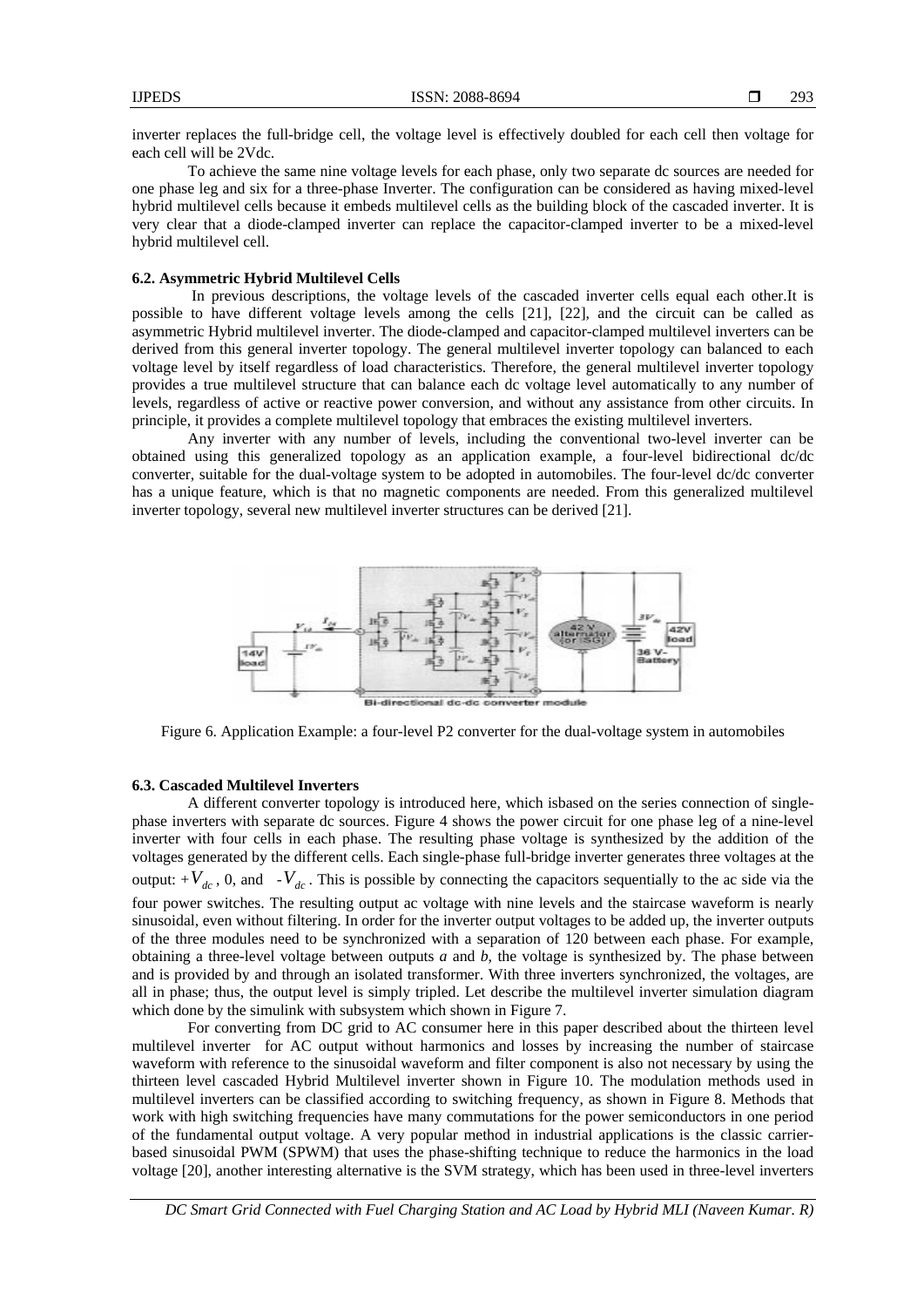[20]. Methods that work with low switching frequencies generally perform one or two commutations of the power semiconductors during one cycle of the output voltages, generating a staircase waveform. Representatives of this family are the multilevel selective harmonic elimination, [21] and the space-vector control (SVC) [23].



Cascaded full brige in the subsystem

Figure 7. Cascaded Full Bridge Multilevel Inverter



Figure 9. Classification of Multilevel Modulation Methods

Distributed energy systems, mostly using alternative energies such as photovoltaic panels and fuel cells, can be easily configured with a separate source connected through the power conversion circuits used as an energy module or building block to provide individual output. A cascaded inverter can then be configured with multiple modules. Such a system does not need a transformer to provide isolation, and the system can be constructed in a cost effective manner.

# **7. SIMULATION RESULTS**

The Thirteen Level Multilevel Inverter For Ac Output Without Harmonics And Losses By Increasing The Number Of Staircase Waveform With Reference To The Sinusoidal Waveform And Filter Component Is Also Not Necessary By Using The Thirteen Level Cascaded Hybrid Multilevel Inverter Shown In Figure 10.

# **7.1. Proposed Model**



Figure 10. Thirteen Level Cascaded H Bridge Multilevel Inverter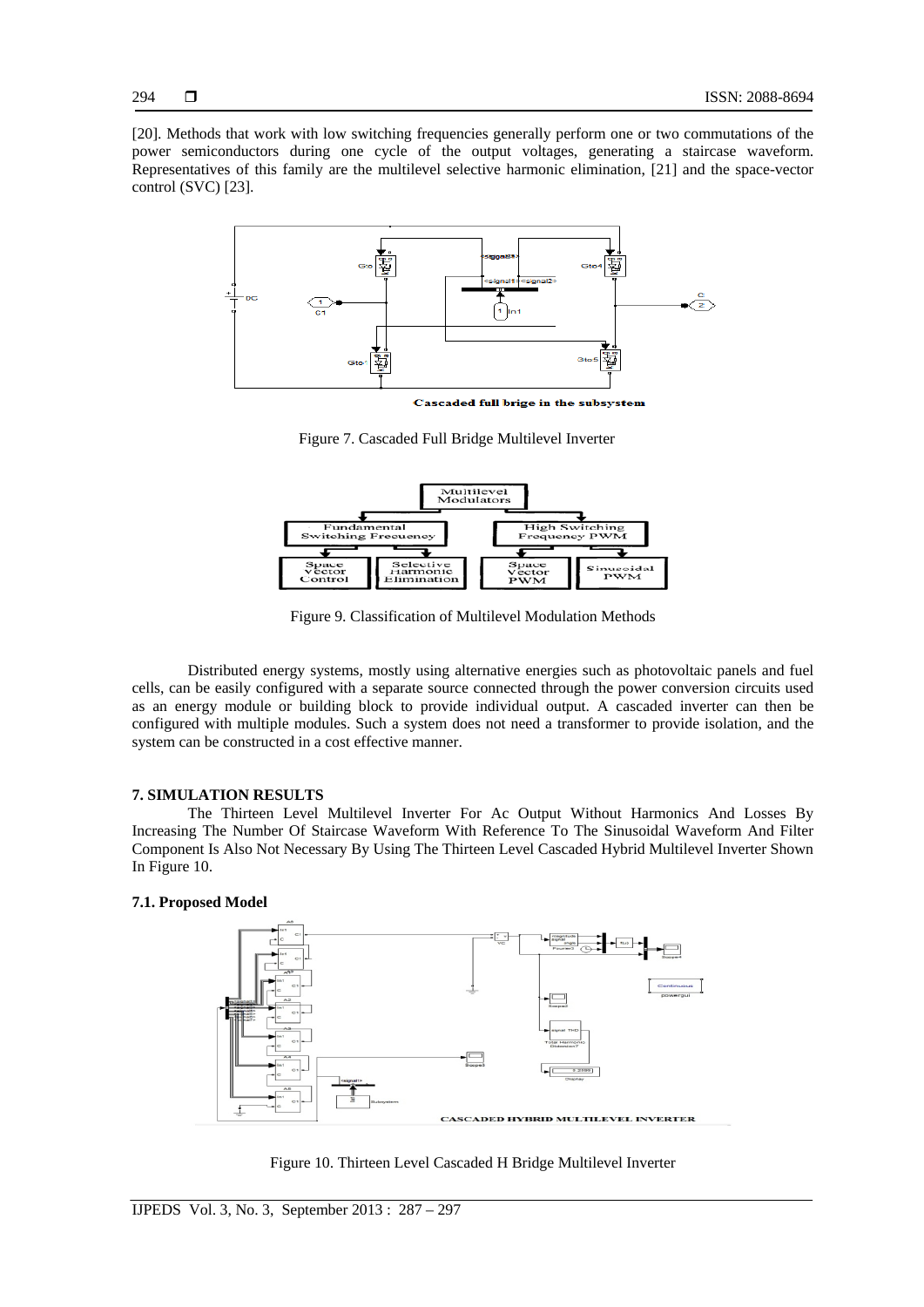# **7.2. Simulation Output**





Time (Sec) Time (Sec)

Figure 11. Simulation Result for Thirteen Level Multilevel Inverter Represents Stair Case Wave with Respect to the Sine Wave

Figure 12. Simulation Result for Thirteen Level Multilevel Inverter Represents Stair Case Wave

# **7.3. Simulation of Solar Model**

Solar cells are connected in series and parallel to set up the solar array. Solar cell will produce dc voltage when it is exposed to sunlight Solar cell can be regarded as a non-linear current source. Its generated current depends on the characteristic of material, age of solar cell, irradiation and cell temperature.



Figure 13. Simulation of the Solar Model



Figure 14. Simulation Result of Gate Pulse and Switch Voltage of Solar Model (1v/division,50v/division and 0.1ms/division)



Figure 15. Output Voltage and Output Power of the Solar Model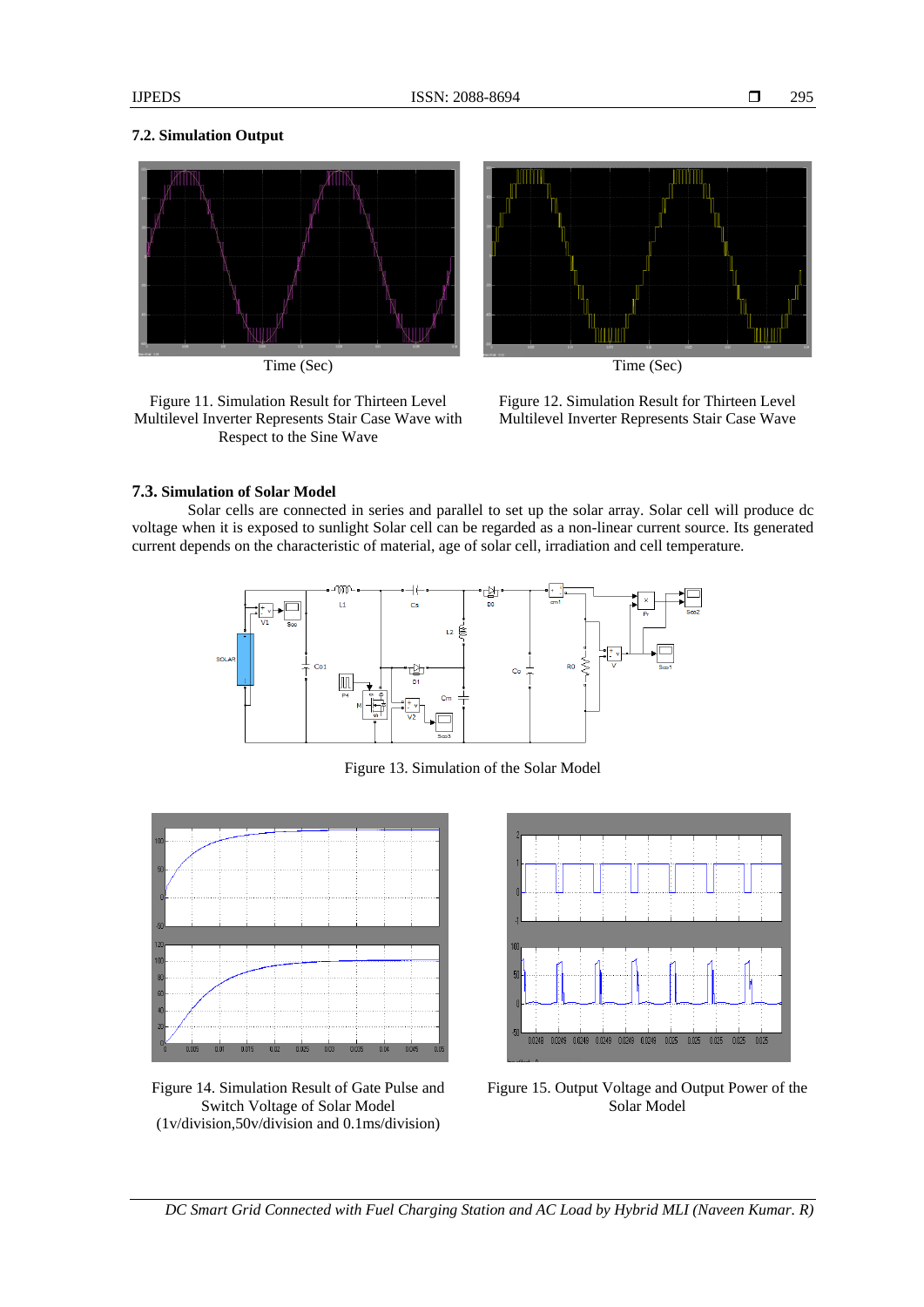# **8. CONCLUSION**

An Emerging Future trend of DC Smart Grid Connected with Hybrid Multilevel inverter and DC Fuel Charging Station Which plays a major role for Charging PHEV, EV and DC battery. The main aim of this paper is reveal a solution for future trends and technology to provide efficient Renewable Energy through DC Smart grid and to overcome the power outages. In PHEV, EV, integrated chargers are used which have drive and inverter model. Cascaded Multilevel inverter is used for ac output tp the consumer from DC Grid. Smart Grid which is had a communication between the module of source and fuel charging station. Simulation results have been presented to verify the features of proposed topology. In future, it can implement in grid system, real time application.

#### **REFERENCES**

- [1] RJ Wai, RY Duan. High step-up converter with coupled-inductor. *IEEE Trans. Power Electron.*, 2009; 20(5): 1025- 1035.
- [2] R Karki, R Billinton. Reliability/cost implications of PV and wind energy utilization in small isolated power systems. *IEEE Trans. On Energy Conversion*, 2008; 16(4): 368-373.
- [3] MM Morcos, NG Dillman, CR Mersman. Battery chargers for electric vehicles. *IEEE Power Eng. Rev.*, 2000; 20(11): 8–11.
- [4] CC Chan, KT Chau. Power electronics challenges in electricvehicles. *Proc. IEEE IECON*. 1993; (2).
- [5] A Emadi, YJ Lee, K Rajashekara. Power electronics and motor drives in electric, hybrid electric, and plug-in hybrid electric vehicles. *IEEE Trans. Ind. Electron.*, 55(6).
- [6] IA Khan. Battery chargers for electric and hybrid vehicles. *Proc.Power Electron. Transp.*, 1994: 103–112.
- [7] JG Hayes. Battery charging systems for electric vehicles. *Proc. Inst. Elect. Eng. Colloq. Elect. Veh. A Technology Roadmap for the Future (Digest No. 1998/262)*. 1998: 4/1–4/8.
- [8] FL Mapelli, D Tarsitano, M Mauri. Plug-in hybrid electric vehicle: Modeling, prototype realization, and inverter losses reduction analysis. *IEEE Trans. Ind. Electron.*, 2010; 57(2): 598– 607.
- [9] JC Gomez, MM Morcos. Impact of EV battery chargers on the power quality of distribution systems. *IEEE Trans. Power Del.*, 2003; 18(3): 975–981.
- [10] H van Hoek, M Boesing, D van Treek, T Schoenen, RW De Doncker. Power electronicarchitectures for electric vehicles. *Proc. Elect. Power Train—Emobility*. 2010: 1–6.
- [11] S Vazquez, SM Lukic, E Galvan, LG Franquelo, JM Carrasco. Energy storage systems for transport and grid applications. *IEEE Trans. Ind. Electron.*, 2010; 57(12): 3881–3895.
- [12] Amjadi, SS Williamson. Power-electronics- based solutions for plug-in hybrid electric vehicle energy storage and management systems. *IEEE Trans. Ind. Electron.*, 2010; 57(2): 608–616.
- [13] J Dixon, I Nakashima, EF Arcos, M Ortuzar. Electric vehicle using a combination of ultracapacitors and ZEBRA battery. *IEEE Trans. Ind. Electron.*, 2010; 57(3): 943–949.
- [14] M Prudente, LL Pfitscher, G Emmendoerfer, EFR Romaneli, R Gules. Voltage multiplier cells applied to nonisolated DC–DC converters. *IEEE Trans. Power Electron.*, 2008; 23(2): 871–887.
- [15] K Amei, Y Takayasu, T Ohji, M Sakui. A Maximum Power Control of Wind Generator System Using PMSG and a Boost ChopperCircuit. *Proc. IEEE Power Conversion Conference.* 2002.
- [16] R Datta, VT Ran gan athan. A Method of Tracking the Peak Power Points for a Variable Speed WECS. *IEEE Trans. On Energy Conversion*. 2003; 18: 163 - 168.
- [17] Habib MA, Said SAM, EI-Hadidy MA, AIZaharna. Optimization of hybrid photovoltaic wind energy system. 1999; 24(929).
- [18] MH Nehrir, BJ Lameres, G Venkataramanan, V Gerez, LA Alvarado. An approach to evaluate the general performance of standalone windlphotovoltaic generating systems. *IEEE Trans. on Energy Conversion*. 2000; 15(4): 433-439.
- [19] B Kroposki, R Lasseter, T Ise, S Morozumi, S Papatlianassiou, N Hatziargyriou. *Making microgrids work*. *IEEE Power Energy Mag.,* 2008; 6(3): 40–53.
- [20] KEMA. Research evaluation of wind generation, solar generation, and storage impact on the California grid, Rep. EC-500-2010-010.
- [21] Z Zhang, C Deshu. An adaptive approach in digital distance protection. *IEEE Trans. Power Delivery*. 1991; 6(1): 135–142.
- [22] GD Rockefeller, CL Wagner, JR Linders, KL Hicks, DT Rizy. B Adaptive transmission relaying concepts for improved performance. *IEEE Trans. Power Delivery.* 1988; 3(4): 1446–1458.
- [23] JS Lai, FZ Peng. Multilevel converters–A new breed of power converters. *IEEE Trans. Ind. Applicat.,* 1996; 32: 509–517.
- [24] L Tolbert, FZ Peng, T Habetler. Multilevel converters for large electric drives. *IEEE Trans. Ind. Applicat.,* 1999; 35: 36–44.
- [25] R Teodorescu, F Beaabjerg, JK Pedersen, E Cengelci, S Sulistijo, B Woo, P Enjeti. Multilevel converters; A survey. *Proc European Power Electronics Conf. (EPE'99)*. Lausanne, Switzerland. 1999.